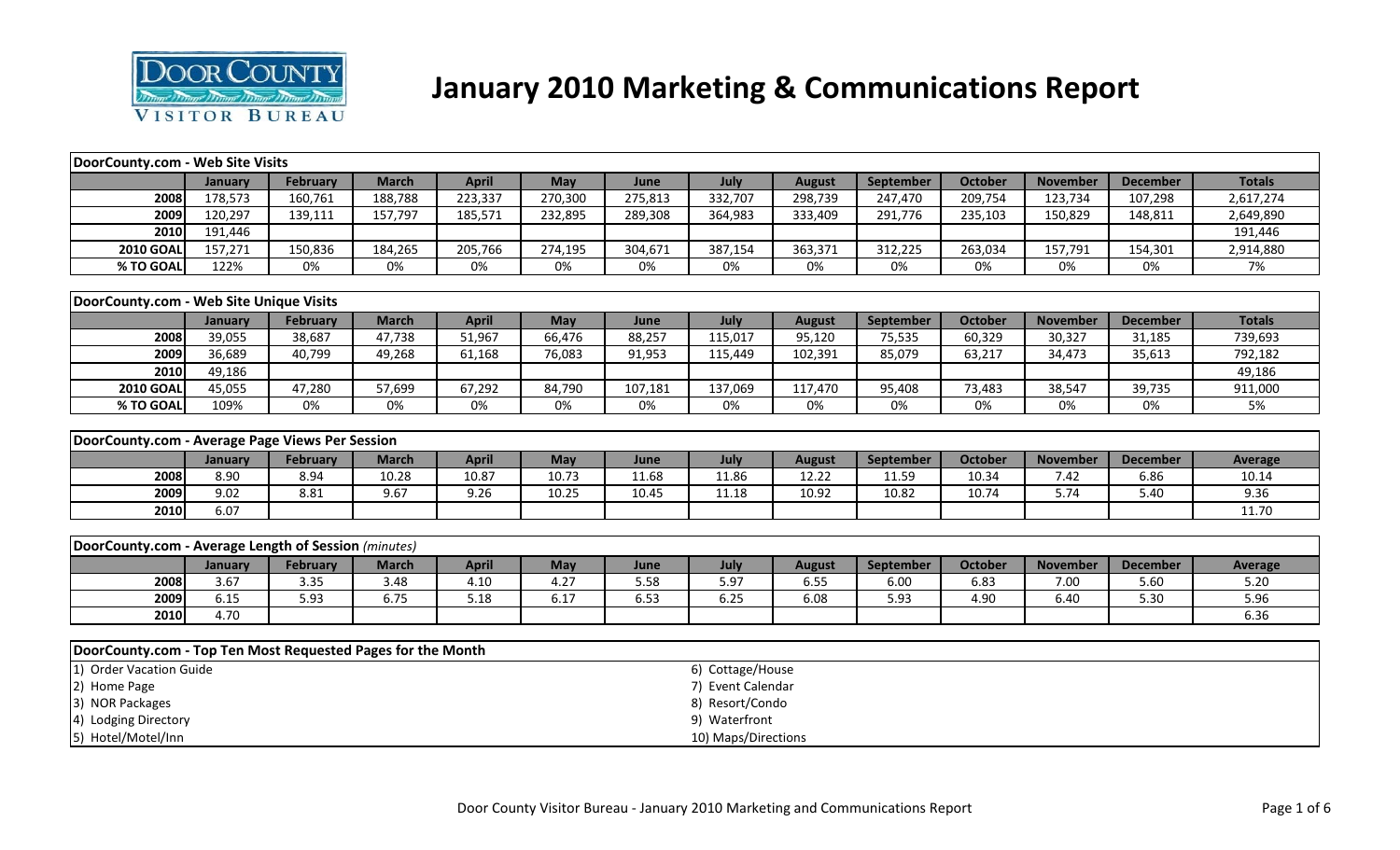| DoorCounty.com - Top Ten Referring Sites for the Month |                            |  |  |  |  |  |  |  |  |  |  |
|--------------------------------------------------------|----------------------------|--|--|--|--|--|--|--|--|--|--|
| 1) Google/Organic                                      | 6) DoorCounty.com/Referral |  |  |  |  |  |  |  |  |  |  |
| 2) Direct Entry                                        | 7) aol/Organic             |  |  |  |  |  |  |  |  |  |  |
| 3) Yahoo/Organic                                       | 8) Links.mkt2424.com       |  |  |  |  |  |  |  |  |  |  |
| 4) bing/organic                                        | 9) referral/Insider Tip    |  |  |  |  |  |  |  |  |  |  |
| 5) Google/CPC                                          | 10) webmail.aol.com        |  |  |  |  |  |  |  |  |  |  |

| <b>Explore The Door Video Travel Show Activity (views/downloads)</b> |                |                 |              |              |       |        |        |        |                  |         |                 |                 |               |
|----------------------------------------------------------------------|----------------|-----------------|--------------|--------------|-------|--------|--------|--------|------------------|---------|-----------------|-----------------|---------------|
|                                                                      | <b>January</b> | <b>February</b> | <b>March</b> | <b>April</b> | May   | June   | July   | August | <b>September</b> | October | <b>November</b> | <b>December</b> | <b>Totals</b> |
| 2008                                                                 | 5,902          | 4,852           | 7,472        | 8,254        | 8,950 | 9,670  | 12,483 | 10,486 | 10,148           | 12,077  | 6,508           | 7,574           | 104,376       |
| 2009                                                                 | 7,834          | 6,752           | 1.466        | 7,324        | 8,515 | 10,647 | 14,250 | 14,051 | 12,452           | 11,104  | 7,096           | 8,392           | 115,883       |
| 2010                                                                 | 9,638          |                 |              |              |       |        |        |        |                  |         |                 |                 | 9,638         |
| <b>2010 GOAL</b>                                                     | 6,762          | 5,945           | 7.712        | 7,914        | 9,423 | 10,947 | 13,230 | 12,856 | 11,800           | 15,485  | 7,784           | 8,342           | 118,200       |
| % TO GOAL                                                            | 143%           | 0%              | 0%           | 0%           | 0%    | 0%     | 0%     | 0%     | 0%               | 0%      | 0%              | 0%              | 8%            |

| <b>Pay-Per-Click Results</b> |         |                   |              |              |               |       |       |               |                  |         |                 |          |               |
|------------------------------|---------|-------------------|--------------|--------------|---------------|-------|-------|---------------|------------------|---------|-----------------|----------|---------------|
|                              | January | <b>February</b>   | <b>March</b> | <b>April</b> | May           | June  | July  | <b>August</b> | <b>September</b> | October | <b>November</b> | December | <b>Totals</b> |
| 2009                         |         | Started March '09 | 3,629        | 7,557        | 177<br>0, L / | 5,567 | 6,361 | 5,654         | 6,203            | 3,381   | 2,186           | 3,943    | 50,658        |
| 2010                         | 4,614   |                   |              |              |               |       |       |               |                  |         |                 |          | 4,614         |

|                  | Door County Insider Tip E-Newsletter - Number of E-Mails Sent |                 |         |          |         |         |         |         |                  |                |                 |                 |               |
|------------------|---------------------------------------------------------------|-----------------|---------|----------|---------|---------|---------|---------|------------------|----------------|-----------------|-----------------|---------------|
|                  | January                                                       | <b>February</b> | March   | April    | Mav     | June    | July    | August  | <b>September</b> | <b>October</b> | <b>November</b> | <b>December</b> | <b>Totals</b> |
| 2009 l           | 141,195                                                       | 393,054         | 263,000 | FOB Post | 703,048 | 397,470 | 408,306 | 403,777 | 385,086          | 402,850        | 382,390         | 370,018         | 4,250,194     |
| <b>2010</b>      | 371.019                                                       |                 |         |          |         |         |         |         |                  |                |                 |                 | 371,019       |
| <b>2010 GOAL</b> | 154,282                                                       | 430,118         | 280.512 | 383,367  | 397,392 | 434,794 | 444,144 | 444.144 | 420,768          | 439,469        | 439,468         | 406,742         | 4,675,200     |
| % TO GOAL        | 240%                                                          | 0%              | 0%      | 0%       | 0%      | 0%      | 0%      | 0%      | 0%               | 0%             | 0%              | 0%              | 8%            |

| Door County Insider Tip E-Newsletter - Open Rates |         |                 |        |              |        |        |        |        |                  |         |                 |                 |         |
|---------------------------------------------------|---------|-----------------|--------|--------------|--------|--------|--------|--------|------------------|---------|-----------------|-----------------|---------|
|                                                   | Januarv | <b>February</b> | March  | April        | May    | June   | July   | August | <b>September</b> | October | <b>November</b> | <b>December</b> | Average |
| 2009                                              | 19.67%  | 17.34%          | 13.98% | 0 - FOB Post | 12.60% | 15.63% | .4.56% | 15.45% | 16.49%           | 10.71%  | 9.00%           | 9.31%           | 14.07%  |
| 2010                                              | 15.00%  |                 |        |              |        |        |        |        |                  |         |                 |                 | 15.00%  |
| <b>2010 GOAL</b>                                  | 15.50%  | L5.50%          | 5.50%  | 15.50%       | 15.50% | 15.50% | 15.50% | L5.50% | 15.50%           | 15.50%  | 15.50%          | 15.50%          | 15.50%  |
| % TO GOAL                                         | 97%     | 0%              | 0%     | 0%           | 0%     | 0%     | 0%     | 0%     | 0%               | 0%      | 0%              | 0%              | 97%     |

|                  | Door County Insider Tip E-Newsletter - Click Thru's |                 |       |              |       |       |       |               |           |         |                 |                 |         |
|------------------|-----------------------------------------------------|-----------------|-------|--------------|-------|-------|-------|---------------|-----------|---------|-----------------|-----------------|---------|
|                  | January                                             | <b>February</b> | March | April        | May   | June  | July  | <b>August</b> | September | October | <b>November</b> | <b>December</b> | Average |
| 2009             | 3.00%                                               | 2.28%           | 7.02% | 0 - FOB Post | 9.21% | 4.74% | 4.05% | 4.25%         | 4.70%     | 2.16%   | 2.08%           | 2.02%           | 4.14%   |
| 2010             | 3.57%                                               |                 |       |              |       |       |       |               |           |         |                 |                 | 3.57%   |
| <b>2010 GOAL</b> | 4.50%                                               | 4.50%           | 4.50% | 4.50%        | 4.50% | 4.50% | 4.50% | 4.50%         | 4.50%     | 4.50%   | 4.50%           | 4.50%           | 4.50%   |
| % TO GOAL        | 79%                                                 | 0%              | 0%    | 0%           | 0%    | 0%    | 0%    | 0%            | 0%        | 0%      | 0%              | 0%              | 79%     |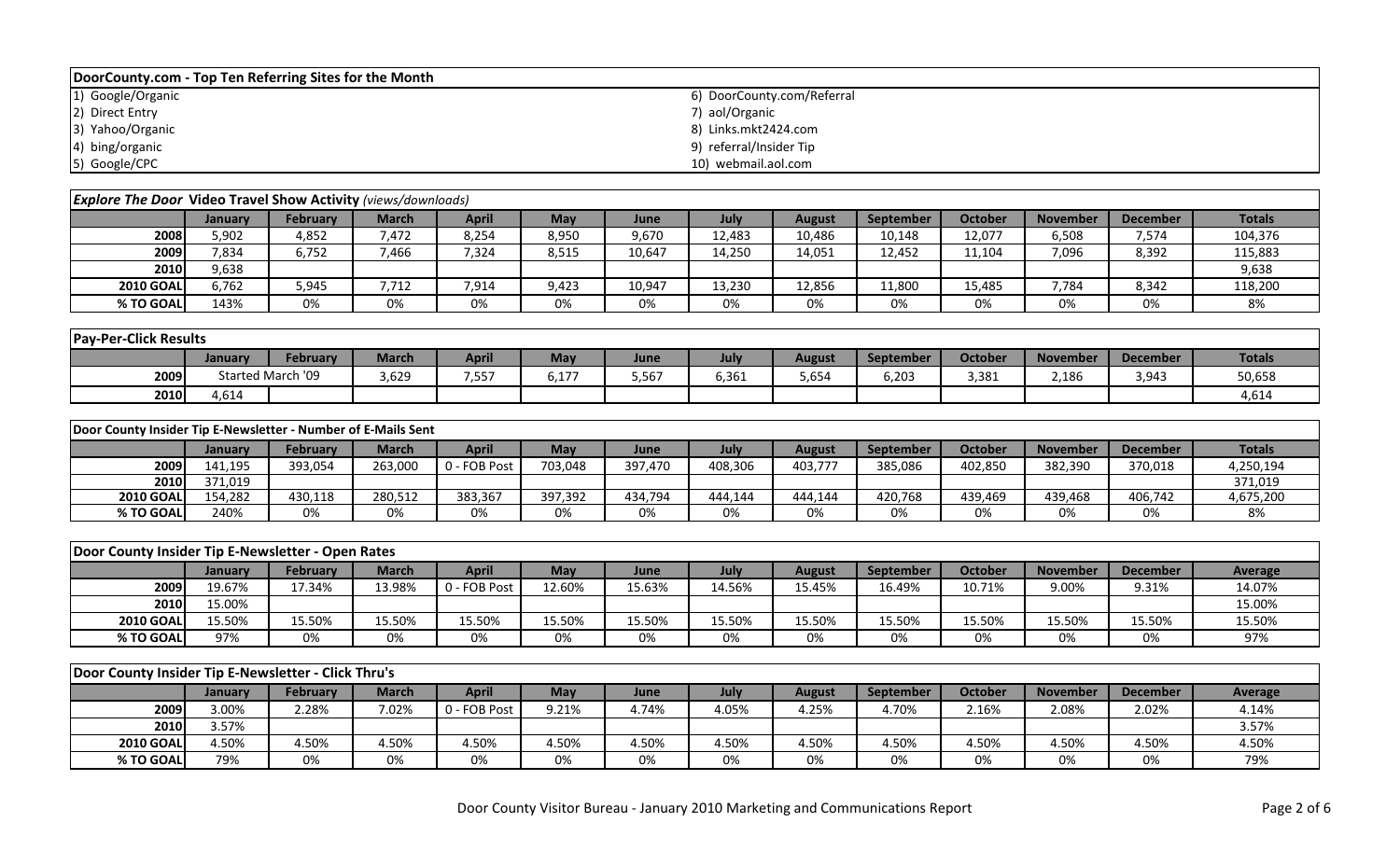| <b>Advertising - Programs &amp; Campaigns</b>  |                             |                 |              |                              |            |                                     |           |               |                              |                |                 |                 |               |
|------------------------------------------------|-----------------------------|-----------------|--------------|------------------------------|------------|-------------------------------------|-----------|---------------|------------------------------|----------------|-----------------|-----------------|---------------|
|                                                | January                     | <b>February</b> | <b>March</b> | <b>April</b>                 | May        | June                                | July      | <b>August</b> | September                    | <b>October</b> | <b>November</b> | <b>December</b> |               |
| 2009                                           | Image                       | No ads          | Image        | Image/FOB*                   | Image/FOB* | Image                               | Image     | KSD**         | Image/KSD**                  | HHN***         | $HHN***$        | HHN/NOR****     |               |
| 2010                                           | No ads                      |                 |              |                              |            |                                     |           |               |                              |                |                 |                 |               |
|                                                | *FOB = Festival of Blossoms |                 |              | **KSD = Kingdom So Delicious |            | *** HHN = Holidays and Holly Nights |           |               | **** NOR = Nature of Romance |                |                 |                 |               |
|                                                |                             |                 |              |                              |            |                                     |           |               |                              |                |                 |                 |               |
| <b>Advertising - Gross Impressions</b>         |                             |                 |              |                              |            |                                     |           |               |                              |                |                 |                 |               |
|                                                | January                     | <b>February</b> | <b>March</b> | <b>April</b>                 | <b>May</b> | June                                | July      | <b>August</b> | September                    | <b>October</b> | <b>November</b> | <b>December</b> | <b>Total</b>  |
| 2009                                           | 135,000                     | $\mathbf{0}$    | 3,924,141    | 9,819,242                    | 14,645,179 | 4,310,507                           | 34,625    | 1,740,021     | 5,887,809                    | 839,913        | 3,829,748       | 450,000         | 45,616,185    |
| 2010                                           | 0                           |                 |              |                              |            |                                     |           |               |                              |                |                 |                 | 0             |
|                                                |                             |                 |              |                              |            |                                     |           |               |                              |                |                 |                 |               |
| <b>Advertising - Media Placed 2010</b>         |                             |                 |              |                              |            |                                     |           |               |                              |                |                 |                 |               |
|                                                | January                     | <b>February</b> | <b>March</b> | <b>April</b>                 | <b>May</b> | June                                | July      | <b>August</b> | <b>September</b>             | <b>October</b> | <b>November</b> | <b>December</b> | <b>Total</b>  |
| <b>Total Paid</b>                              | $\mathbf 0$                 |                 |              |                              |            |                                     |           |               |                              |                |                 |                 | $\mathbf 0$   |
| <b>Co-Op Dollars</b>                           | $\Omega$                    |                 |              |                              |            |                                     |           |               |                              |                |                 |                 | $\Omega$      |
| <b>Barter Dollars</b>                          | 0                           |                 |              |                              |            |                                     |           |               |                              |                |                 |                 | $\mathbf 0$   |
| <b>Unpaid Dollars</b>                          | $\mathbf 0$                 |                 |              |                              |            |                                     |           |               |                              |                |                 |                 | $\mathbf 0$   |
|                                                |                             |                 |              |                              |            |                                     |           |               |                              |                |                 |                 |               |
| <b>Media Marketing Program - Impressions</b>   |                             |                 |              |                              |            |                                     |           |               |                              |                |                 |                 |               |
|                                                | January                     | <b>February</b> | <b>March</b> | <b>April</b>                 | May        | June                                | July      | <b>August</b> | September                    | <b>October</b> | <b>November</b> | <b>December</b> | <b>Totals</b> |
| 2008                                           | 75,051                      | 510,116         | 584,893      | 1,482,588                    | 1,738,188  | 574,344                             | 1,067,123 | 621,778       | 1,016,900                    | 1,811,974      | 320,000         | 1,594,816       | 11,397,771    |
| 2009                                           | 448,260                     | 69,265          | 619,860      | 2,006,298                    | 3,176,532  | 192,000                             | 952,301   | 850,693       | 610,309                      | 2,865,331      | 1,191,298       | 2,661,086       | 15,643,233    |
| 2010                                           | 1,017,295                   |                 |              |                              |            |                                     |           |               |                              |                |                 |                 | 1,017,295     |
| <b>2010 GOAL</b>                               | 281,919                     | 393,468         | 727,530      | 2,066,643                    | 2,844,508  | 501,317                             | 1,236,015 | 871,468       | 1,025,868                    | 2,737,149      | 833,839         | 2,480,276       | 16,000,000    |
| % TO GOAL                                      | 361%                        | 0%              | 0%           | 0%                           | 0%         | 0%                                  | 0%        | 0%            | 0%                           | 0%             | 0%              | 0%              | 6%            |
|                                                |                             |                 |              |                              |            |                                     |           |               |                              |                |                 |                 |               |
| Media Marketing Program - Ad Value Equivalency |                             |                 |              |                              |            |                                     |           |               |                              |                |                 |                 |               |
|                                                | January                     | <b>February</b> | <b>March</b> | <b>April</b>                 | May        | June                                | July      | <b>August</b> | September                    | <b>October</b> | <b>November</b> | <b>December</b> | <b>Totals</b> |
| 2008                                           | \$23,585                    | \$128,346       | \$39,078     | \$47,968                     | \$224,631  | \$41,180                            | \$64,108  | \$58,124      | \$85,003                     | \$63,908       | \$8,567         | \$120,101       | \$904,599     |
| 2009                                           | \$70,800                    | \$5,763         | \$132,004    | \$228,959                    | \$148,175  | \$18,888                            | \$100,253 | \$97,522      | \$42,473                     | \$47,271       | \$111,276       | \$150,130       | \$1,153,514   |
| 2010                                           | \$37,936                    |                 |              |                              |            |                                     |           |               |                              |                |                 |                 | \$37,936      |
| <b>2010 GOAL</b>                               | \$52,471                    | \$88,127        | \$94,581     | \$150,909                    | \$226,066  | \$37,138                            | \$94,668  | \$89,278      | \$78,473                     | \$66,977       | \$63,562        | \$157,750       | \$1,200,000   |
| % TO GOAL                                      | 72%                         | 0%              | 0%           | 0%                           | 0%         | 0%                                  | 0%        | 0%            | 0%                           | 0%             | 0%              | 0%              | 3%            |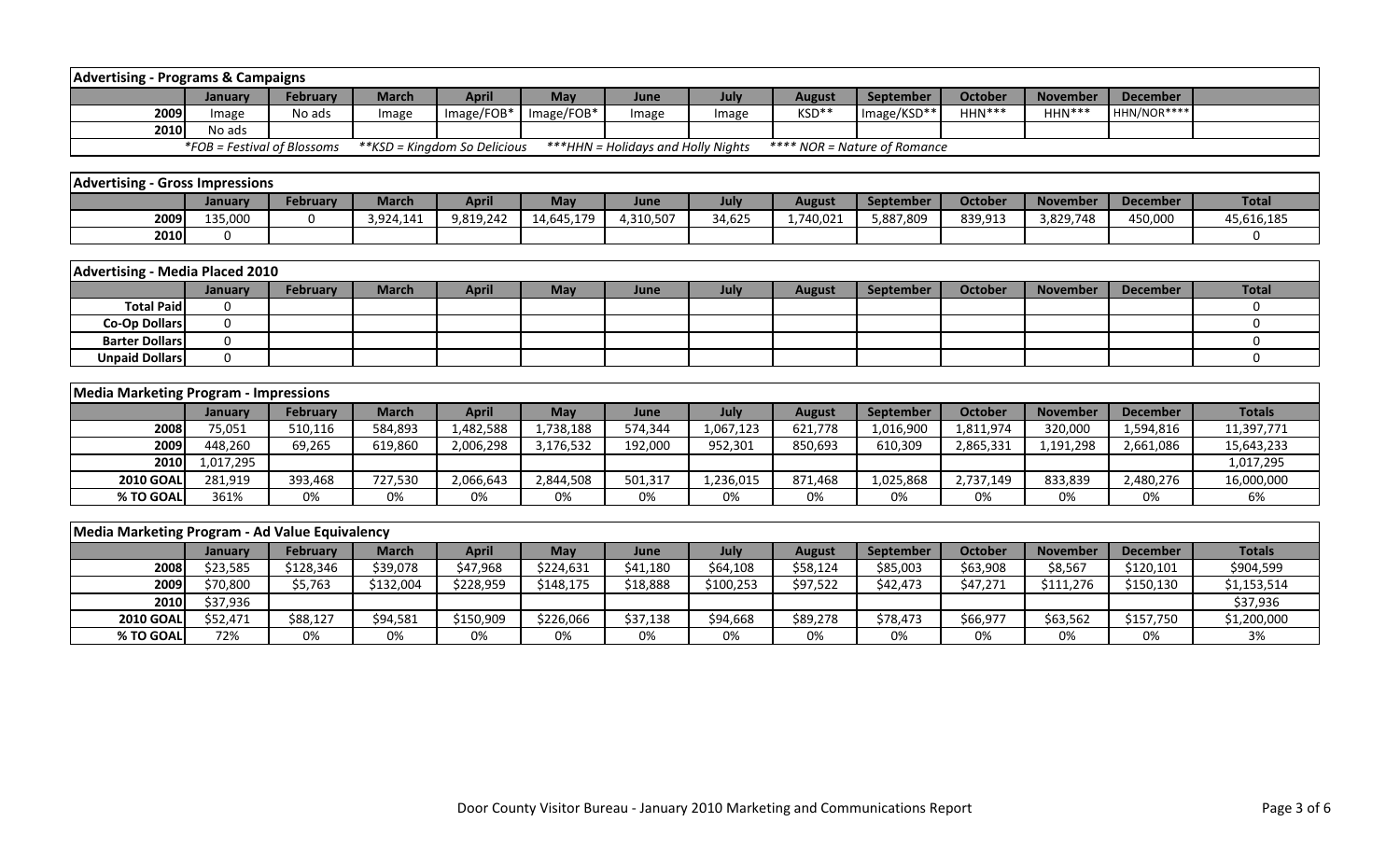| <b>Media Marketing Program - Visiting Journalists</b> |                |                       |              |                |              |                |                 |               |                  |                |                 |                 |               |
|-------------------------------------------------------|----------------|-----------------------|--------------|----------------|--------------|----------------|-----------------|---------------|------------------|----------------|-----------------|-----------------|---------------|
|                                                       | January        | <b>February</b>       | <b>March</b> | <b>April</b>   | May          | June           | July            | <b>August</b> | September        | October        | <b>November</b> | <b>December</b> | <b>Totals</b> |
| 2008                                                  | 0              | 24                    | $\mathbf 0$  | $\mathbf 0$    | 25           | $\overline{4}$ | 37              | 8             |                  | 12             | 0               | 10              | 121           |
| 2009                                                  | $\mathbf 0$    | 13                    | $\mathbf 0$  | $\mathbf 0$    | $\mathbf 0$  | 17             | $\mathbf 0$     | $\mathbf 0$   | $\mathbf 0$      | 16             | $\mathbf 0$     | 6               | 52            |
| 2010                                                  | $\mathbf 0$    |                       |              |                |              |                |                 |               |                  |                |                 |                 | $\mathbf 0$   |
| <b>2010 GOAL</b>                                      | $\mathbf 0$    | 12                    | $\mathbf 0$  | $\mathbf 0$    | 12           | 12             | $\mathbf 0$     | $\mathbf 0$   | 12               | 12             | $\mathbf 0$     | $\mathbf 0$     | 60            |
| % TO GOAL                                             |                | 0%                    |              |                | $0\%$        | 0%             |                 |               | 0%               | 0%             |                 |                 | 0%            |
|                                                       |                |                       |              |                |              |                |                 |               |                  |                |                 |                 |               |
| Media Monitoring - Publicity Value (Cision)           |                |                       |              |                |              |                |                 |               |                  |                |                 |                 |               |
|                                                       | January        | <b>February</b>       | <b>March</b> | <b>April</b>   | May          | June           | July            | <b>August</b> | September        | <b>October</b> | <b>November</b> | <b>December</b> | <b>Totals</b> |
| 2009                                                  | \$92,657       | \$101,075             | \$113,937    | \$145,862      | \$302,359    | \$246,944      | \$212,829       | \$150,699     | \$67,750         | \$325,228      | \$32,522        | \$59,646        | \$1,851,510   |
| 2010                                                  | \$263,269      |                       |              |                |              |                |                 |               |                  |                |                 |                 | \$263,269     |
| <b>2010 GOAL</b>                                      | \$59,298       | \$55,804              | \$145,145    | \$46,235       | \$274,219    | \$234,517      | \$231,153       | \$255,442     | \$181,904        | \$130,324      | \$122,822       | \$170,137       | \$1,907,000   |
| % TO GOAL                                             | 444%           | 0%                    | 0%           | 0%             | 0%           | 0%             | 0%              | 0%            | 0%               | 0%             | 0%              | 0%              | 14%           |
|                                                       |                |                       |              |                |              |                |                 |               |                  |                |                 |                 |               |
| <b>Group Tour Contacts</b>                            |                |                       |              |                |              |                |                 |               |                  |                |                 |                 |               |
|                                                       | January        | <b>February</b>       | <b>March</b> | <b>April</b>   | May          | June           | July            | <b>August</b> | <b>September</b> | <b>October</b> | <b>November</b> | <b>December</b> | <b>Totals</b> |
| 2009                                                  | $\Omega$       | 38                    | $\mathbf 0$  | 25             | 296          | 60             | 100             | 310           | 9                | 74             | 24              | 58              | 994           |
| 2010                                                  | 67             |                       |              |                |              |                |                 |               |                  |                |                 |                 | 67            |
| <b>2010 GOAL</b>                                      | 91             | 91                    | 91           | 91             | 91           | 91             | 91              | 92            | 91               | 91             | 91              | 91              | 1,093         |
| % TO GOAL                                             | 74%            | $0\%$                 | $0\%$        | $0\%$          | $0\%$        | 0%             | $0\%$           | 0%            | $0\%$            | 0%             | 0%              | 0%              | 6%            |
|                                                       |                |                       |              |                |              |                |                 |               |                  |                |                 |                 |               |
| <b>Group Tour Inquiries</b>                           |                |                       |              |                |              |                |                 |               |                  |                |                 |                 |               |
|                                                       | January        | <b>February</b>       | <b>March</b> | <b>April</b>   | May          | June           | July            | <b>August</b> | September        | <b>October</b> | <b>November</b> | <b>December</b> | <b>Totals</b> |
| 2009                                                  | $\overline{7}$ | $\boldsymbol{\Delta}$ | $\mathbf{1}$ | 14             | $\mathbf{1}$ | 6              | $\overline{7}$  | 2             | 3                | 8              | 6               | 3               | 62            |
| 2010                                                  | 14             |                       |              |                |              |                |                 |               |                  |                |                 |                 | 14            |
| <b>2010 GOAL</b>                                      | $\overline{7}$ | 6                     | 5            | $\overline{7}$ | 5            | 6              | 6               | 5             | 5                | 6              | 6               | 5               | 68            |
| % TO GOAL                                             | 200%           | 0%                    | $0\%$        | 0%             | $0\%$        | 0%             | $0\%$           | 0%            | 0%               | 0%             | 0%              | 0%              | 21%           |
|                                                       |                |                       |              |                |              |                |                 |               |                  |                |                 |                 |               |
| <b>Meeting/Event Planner Contacts</b>                 |                |                       |              |                |              |                |                 |               |                  |                |                 |                 |               |
|                                                       | January        | February              | <b>March</b> | <b>April</b>   | May          | June           | July            | <b>August</b> | <b>September</b> | <b>October</b> | <b>November</b> | <b>December</b> | <b>Totals</b> |
| 2009                                                  | $\mathbf{0}$   | 1                     | 0            | 89             | 8            | 167            | $\overline{27}$ | 266           | 3                | 9              | 17              | 64              | 651           |
| 2010                                                  | 438            |                       |              |                |              |                |                 |               |                  |                |                 |                 | 438           |
| <b>2010 GOAL</b>                                      | 300            | 22                    | 22           | 42             | 32           | 32             | 32              | 117           | 32               | 32             | 32              | 55              | 750           |
| % TO GOAL                                             | 146%           | $0\%$                 | $0\%$        | 0%             | $0\%$        | $0\%$          | $0\%$           | 0%            | $0\%$            | $0\%$          | $0\%$           | $0\%$           | 58%           |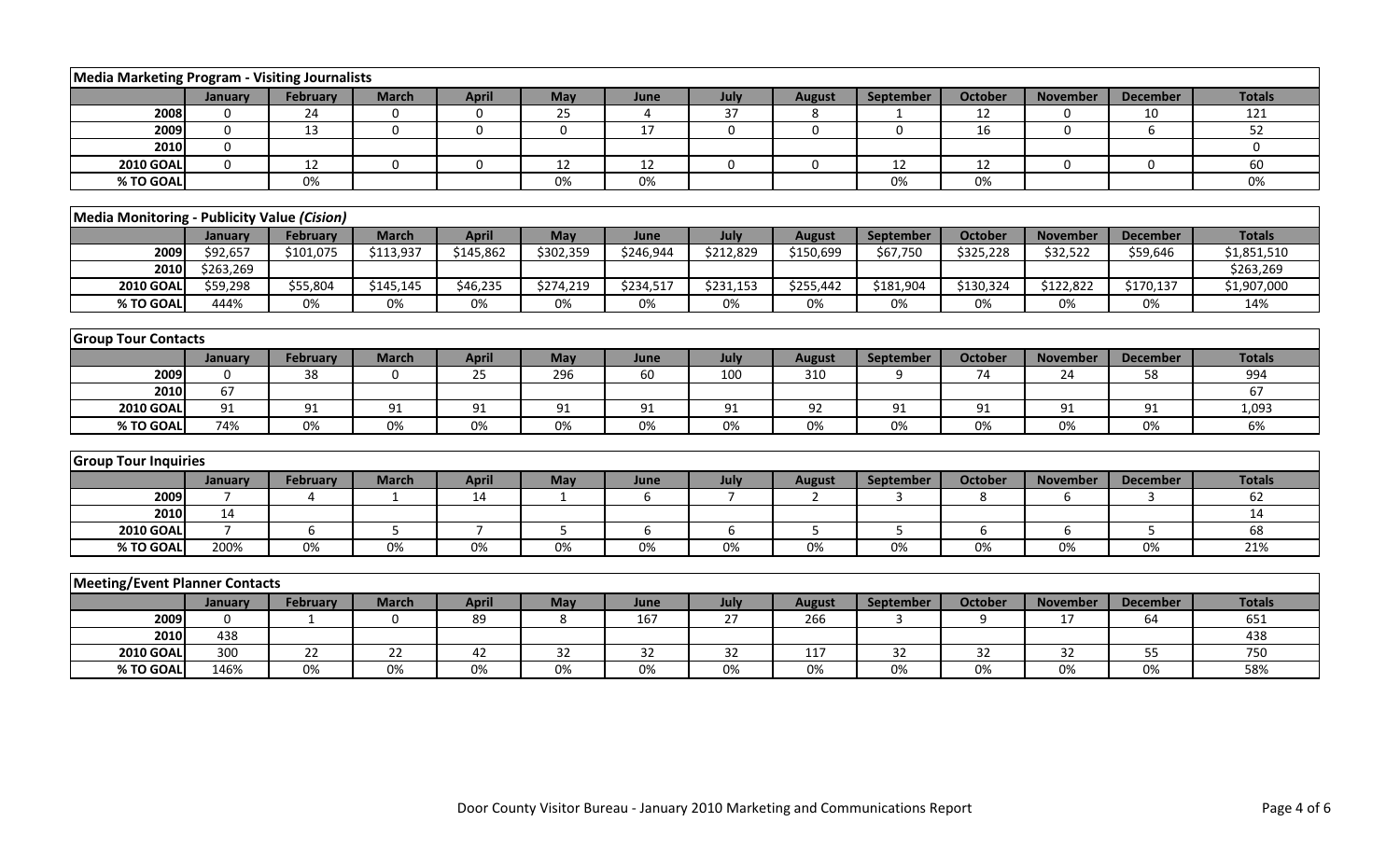| <b>Meeting Planner Inquiries</b>                       |              |                                                                  |                |                       |                       |                |             |                        |                  |                |                 |                 |               |
|--------------------------------------------------------|--------------|------------------------------------------------------------------|----------------|-----------------------|-----------------------|----------------|-------------|------------------------|------------------|----------------|-----------------|-----------------|---------------|
|                                                        | January      | <b>February</b>                                                  | <b>March</b>   | <b>April</b>          | May                   | June           | July        | <b>August</b>          | September        | <b>October</b> | <b>November</b> | <b>December</b> | <b>Totals</b> |
| 2009                                                   |              |                                                                  | $\mathbf 0$    | 2                     | $\overline{2}$        | $\overline{2}$ | 11          | 5                      |                  | 6              | 8               | 6               | 45            |
| 2010                                                   | 16           |                                                                  |                |                       |                       |                |             |                        |                  |                |                 |                 | 16            |
| <b>2010 GOAL</b>                                       | 5            | $\boldsymbol{\Delta}$                                            | $\overline{a}$ | $\boldsymbol{\Delta}$ | $\boldsymbol{\Delta}$ | $\Delta$       | 5           | $\boldsymbol{\Lambda}$ | $\overline{a}$   | 5              | 5               | 4               | 52            |
| % TO GOAL                                              | 320%         | 0%                                                               | 0%             | 0%                    | 0%                    | 0%             | 0%          | 0%                     | 0%               | 0%             | 0%              | 0%              | 31%           |
|                                                        |              |                                                                  |                |                       |                       |                |             |                        |                  |                |                 |                 |               |
| <b>Trade Show Participation</b>                        |              |                                                                  |                |                       |                       |                |             |                        |                  |                |                 |                 |               |
|                                                        | January      | <b>February</b>                                                  | <b>March</b>   | <b>April</b>          | May                   | June           | July        | <b>August</b>          | September        | October        | <b>November</b> | <b>December</b> | <b>Totals</b> |
| 2009                                                   | 0            | -1                                                               | 0              | $\mathbf 0$           | $\boldsymbol{0}$      | $\overline{2}$ | $\mathbf 0$ | $\mathbf 0$            | $\mathbf{1}$     | 1              | $\mathbf{0}$    | -1              | 6             |
| 2010                                                   | $\mathbf{1}$ |                                                                  |                |                       |                       |                |             |                        |                  |                |                 |                 | $\mathbf{1}$  |
|                                                        |              |                                                                  |                |                       |                       |                |             |                        |                  |                |                 |                 |               |
| Door County Welcome Center - Visitors                  |              |                                                                  |                |                       |                       |                |             |                        |                  |                |                 |                 |               |
|                                                        | January      | <b>February</b>                                                  | <b>March</b>   | <b>April</b>          | May                   | June           | July        | <b>August</b>          | <b>September</b> | October        | <b>November</b> | <b>December</b> | <b>Totals</b> |
| 2008                                                   | n/a          | 658                                                              | 929            | 1,180                 | 3,387                 | 4,525          | 6,978       | 7,244                  | 4,581            | 5,519          | 892             | 663             | 36,556        |
| 2009                                                   | 651          | 677                                                              | 836            | 1,105                 | 3,847                 | 6,181          | 9,717       | 8,604                  | 6,428            | 5,116          | 1,053           | 678             | 44,893        |
| 2010                                                   | 604          |                                                                  |                |                       |                       |                |             |                        |                  |                |                 |                 | 604           |
|                                                        |              |                                                                  |                |                       |                       |                |             |                        |                  |                |                 |                 |               |
| <b>Visitor Guide Requests</b>                          |              |                                                                  |                |                       |                       |                |             |                        |                  |                |                 |                 |               |
|                                                        | January      | <b>February</b>                                                  | <b>March</b>   | <b>April</b>          | May                   | June           | July        | <b>August</b>          | September        | October        | <b>November</b> | <b>December</b> | <b>Totals</b> |
| 2009                                                   | 3,575        | 7,084                                                            | 3,898          | 4,262                 | 5,781                 | 5,616          | 7,804       | 5,903                  | 3,942            | 2,946          | 1,125           | 584             | 52,520        |
| 2010                                                   | 5,961        |                                                                  |                |                       |                       |                |             |                        |                  |                |                 |                 | 5,961         |
| <b>2010 GOAL</b>                                       | 3,928        | 7,858                                                            | 4,275          | 4,680                 | 6,355                 | 6,124          | 8,666       | 6,470                  | 4,333            | 3,235          | 1,213           | 635             | 57,772        |
| % TO GOAL                                              | 152%         | 0%                                                               | 0%             | 0%                    | 0%                    | 0%             | 0%          | 0%                     | 0%               | 0%             | 0%              | 0%              | 10%           |
|                                                        |              |                                                                  |                |                       |                       |                |             |                        |                  |                |                 |                 |               |
| Incoming Telephone Calls to Visitor Information Center |              |                                                                  |                |                       |                       |                |             |                        |                  |                |                 |                 |               |
|                                                        | January      | <b>February</b>                                                  | <b>March</b>   | <b>April</b>          | May                   | June           | July        | <b>August</b>          | September        | <b>October</b> | <b>November</b> | <b>December</b> | <b>Totals</b> |
| 2009                                                   |              |                                                                  |                |                       | 1,379                 | 2,452          | 1,916       | 1,977                  | 1,655            | 1,655          | 406             | 499             | 11,939        |
| 2010                                                   | 586          |                                                                  |                |                       |                       |                |             |                        |                  |                |                 |                 | 586           |
|                                                        |              | New telephone system began tracking incoming calls in May, 2009. |                |                       |                       |                |             |                        |                  |                |                 |                 |               |